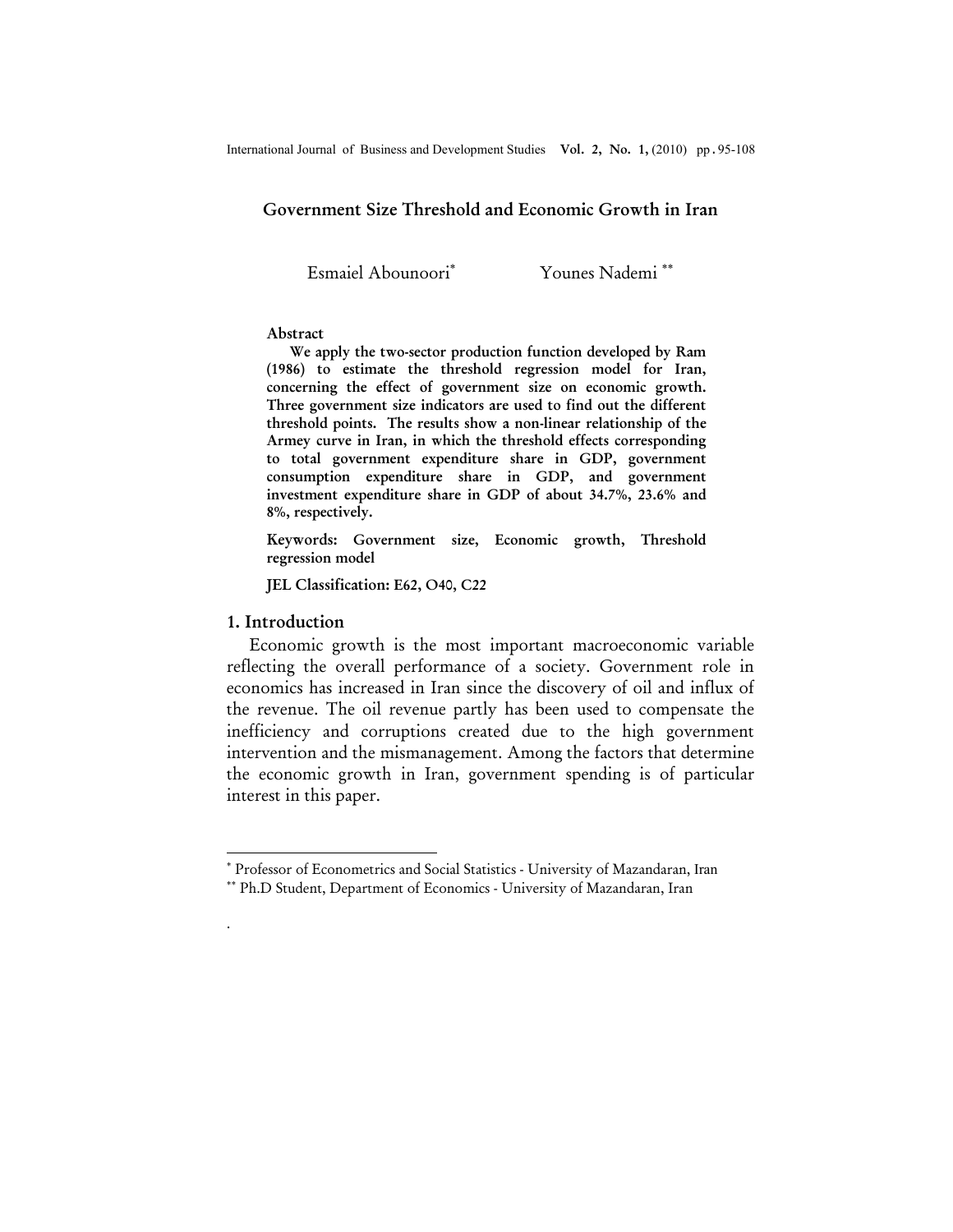This paper modifies Ram (1986) two-sector production model in order to estimate the threshold government size. The threshold government size is a point at which any rise in government spending lower than this value will have positive effects, while more than that will have negative effects on economic growth. Figure 1 represents the Armey curve and t\* is the threshold value.





The positive effects may be due to providing substructures, and public goods and the negative effects could be due to the crowding-out effect of government monopolistic activities.

This paper is followed by section 2 that is devoted to a brief literature survey about government size and economic growth. Section 3 presents model specification and data description. Section 4 considers the empirical results and finally the conclusion will be provided in section 5.

# 2. A Brief Literature Survey

٦

As briefly indicated on Table 1, Landau (1983), Engen and Skinner (1991), Folster and Henrekson (2001), and Dar and Amirkhalkhali (2002) found a negative relationship between government size and economic growth.They believe that expanding government size (government expenditure) has the effect of diminishing returns, and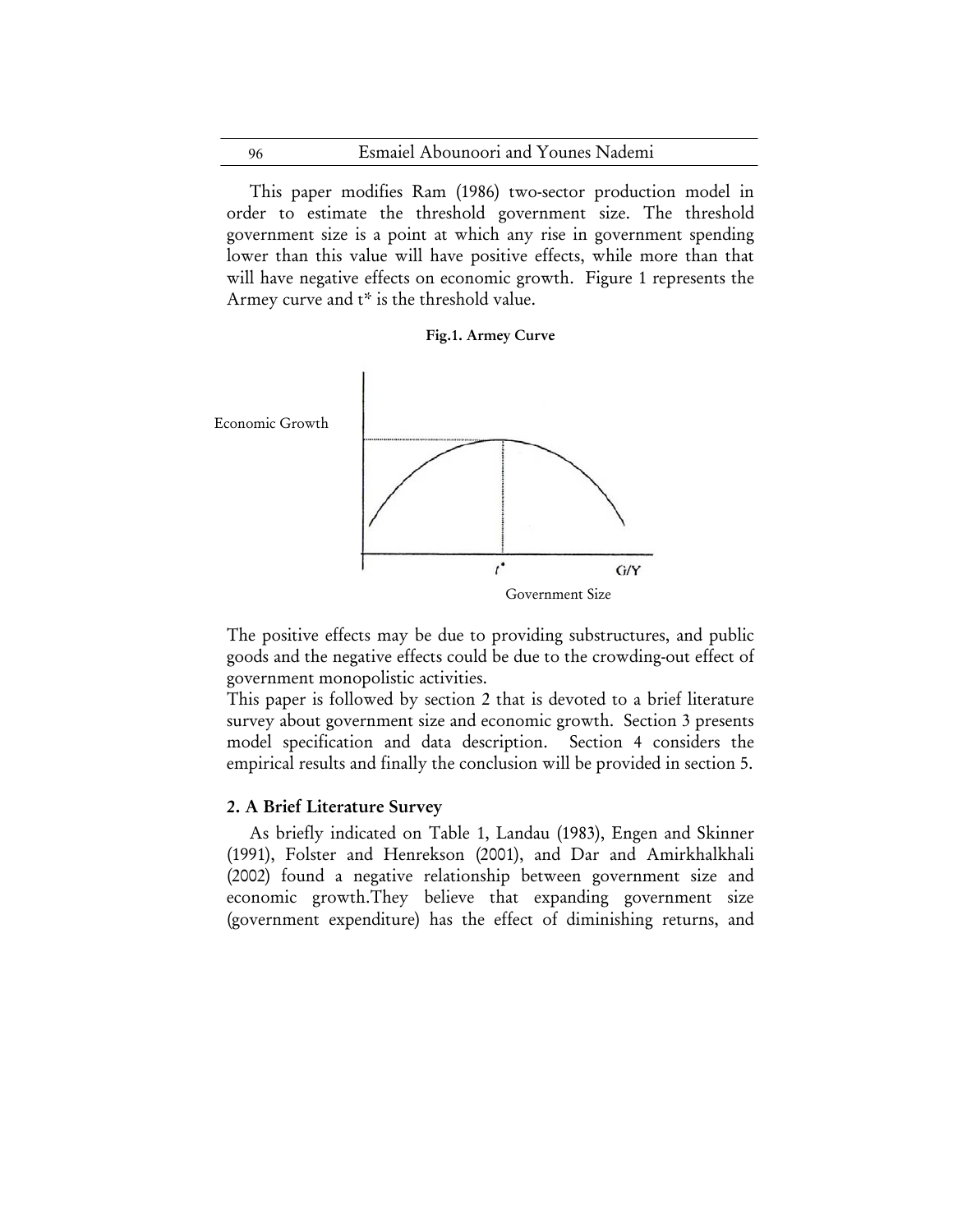over-expanding government size will cause a crowded-out effect to private investment.

In addition, government expenditure often turns into inefficient expenditure which will cause a distorted allocation of the resources as well as corruption.While expanding government expenditure, a government needs more taxes to support the expenditure, but expanding taxes will gradually damage the economy.

| Authors                            | Relationship of<br>government size<br>and economic<br>growth | Empirical method            | subject                                               | Explanation                                                                                                                                      |
|------------------------------------|--------------------------------------------------------------|-----------------------------|-------------------------------------------------------|--------------------------------------------------------------------------------------------------------------------------------------------------|
| Landau (1983)                      | Negative                                                     | <b>OLS</b>                  | 96 developed<br>countries                             | Classify government<br>expenditure                                                                                                               |
| Ram (1986)                         | Positive                                                     | <b>OLS</b>                  | 115 countries                                         | Discuss the<br>difference while the<br>time is divided                                                                                           |
| Kormendi and<br>Meguire (1986)     | Positive                                                     | <b>OLS</b>                  | 47 countries                                          | The government<br>size indicator is the<br>average growth rate<br>of total government<br>expenditure/total<br>private consumption<br>expenditure |
| Engen and<br>Skinner (1991)        | Negative                                                     | 2SLS                        | 107 countries                                         |                                                                                                                                                  |
| Folster and<br>Henrekson (2001)    | Negative                                                     | <b>OLS</b>                  | 23 OECD<br>countries and 7<br>developing<br>countries |                                                                                                                                                  |
| Dar and<br>Amirkhalkhali<br>(2002) | Negative                                                     | Random<br>coefficient model | 19 OECD<br>countries                                  |                                                                                                                                                  |

Table 1. Literature review of the relationships between government size and economic growth

There is another opinion which approves that expanding government size will promote economic growth. For instance, Ram (1986) and Kormendi and Meguire (1986) found a positive relationship between government size and economic growth.

They write that expanding government size provides an insurance function to private property, and public expenditure can encourage private investment which will cause economic growth. Government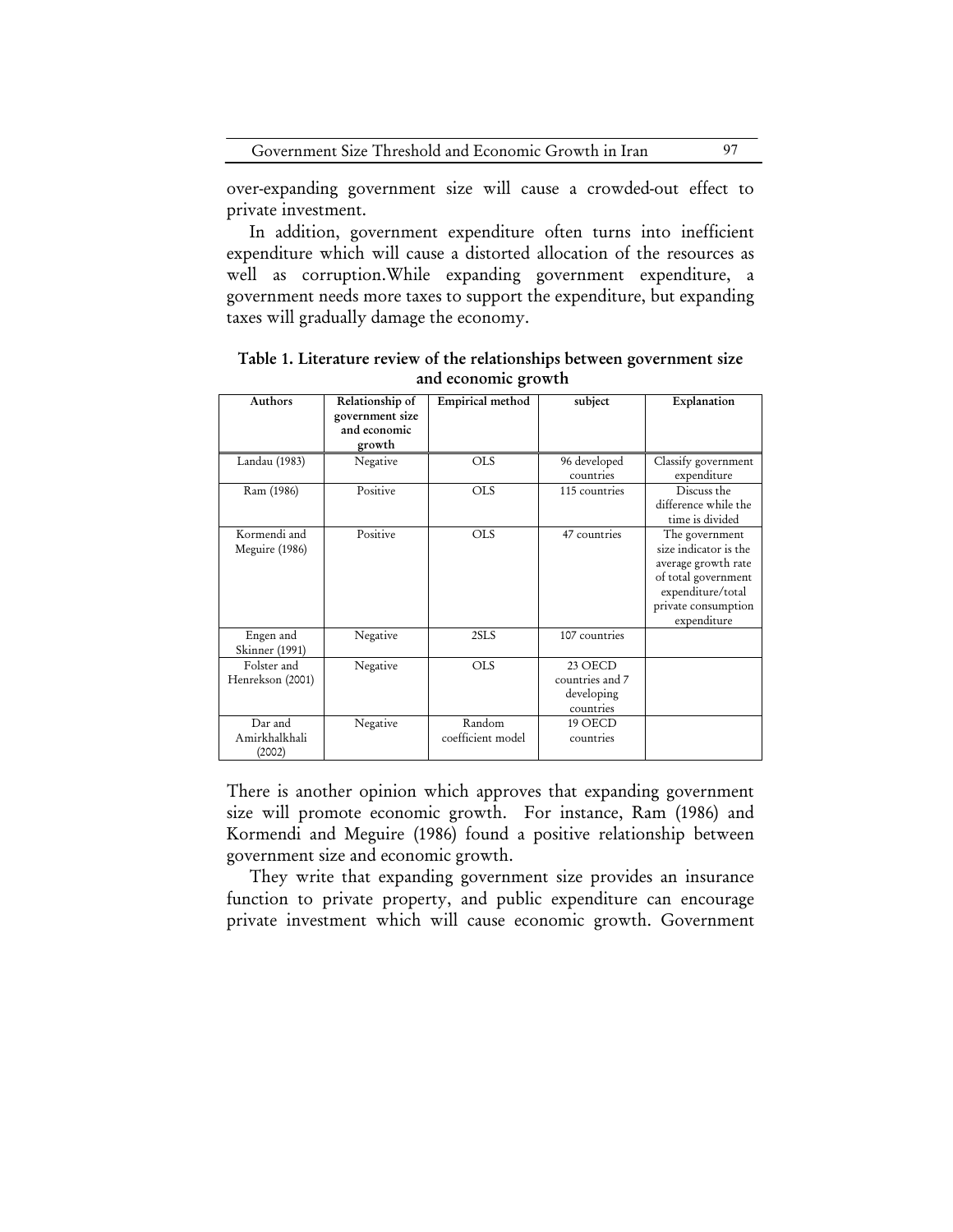expenditure provides the investment for public goods that will improve, in general, the investment environment.

Lin (1994), Vedder and Gallaway (1998), and Gwartney, Lawson, and Holcombe (1998) used different government size indicators to discuss the relationship between government size and economic growth.As on Table 2, Vedder and Gallaway (1998) provides five measurements for government size to test the present of the Armey curve: they found that the Armey curve only exists when "total government expenditure/GDP" or "net investment expenditure/GDP" represents the government size variable. Gwartney et al. (1998) indicate that different government size indicators all have negative impacts on economic growth.

Lin (1994) uses "government consumption expenditure/GDP" and "government non production expenditure/GDP" as government size indicators and founds that the two indicators of government size both have a positive impact to economic growth in the short run. However, Lin (1994) indicates that the contribution of government investment expenditure has the encouraging effect on private investment.

98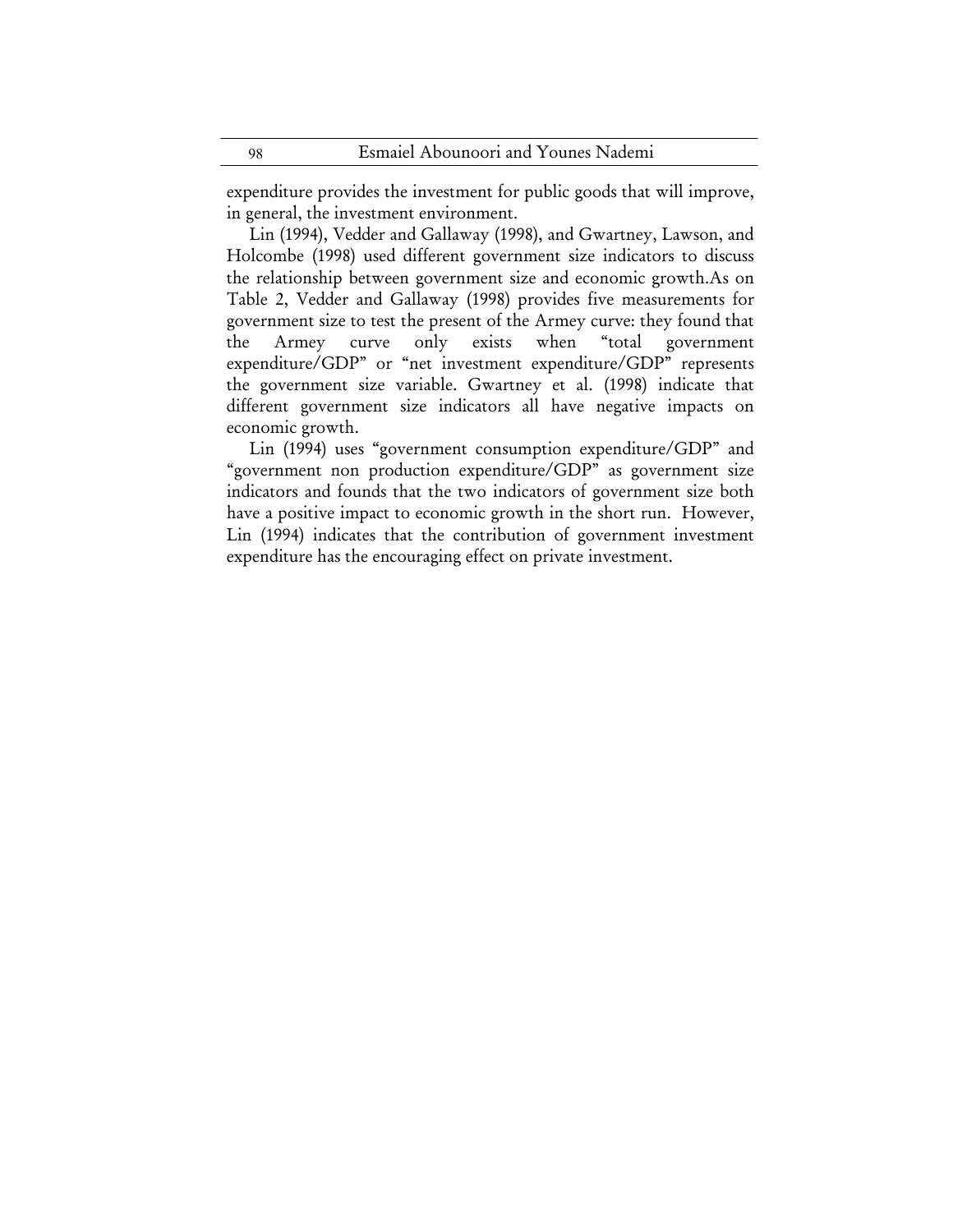Government Size Threshold and Economic Growth in Iran 99

### Table 2. Literature Review of the relationship between government size and economic growth

| <b>Authors</b>                   | Relationship of<br>government size<br>and economic<br>growth                                       | Government size<br>variable                                                                             | Empirical<br>method                   | Subject                                                     | Explanation                                                                                                                        |
|----------------------------------|----------------------------------------------------------------------------------------------------|---------------------------------------------------------------------------------------------------------|---------------------------------------|-------------------------------------------------------------|------------------------------------------------------------------------------------------------------------------------------------|
| Hsieh and Lai<br>(1994)          | Uncertain                                                                                          | Total government<br>expenditure                                                                         | <b>VAR</b>                            | $G-7$                                                       | The relationship<br>will change with<br>time and they did<br>not find the<br>optimum<br>government size                            |
| Lin (1994)                       | Uncertain                                                                                          | (government<br>consumption<br>expenditure/GDP)<br>and (government<br>non-production<br>expenditure/GDP) | OLS 2SLS 3SLS                         | 20 developed<br>countries and 42<br>developing<br>countries | The government<br>size has a positive<br>impact to<br>economic growth<br>in the short run,<br>but has no impact<br>in the long run |
| Vedder and<br>Gallaway<br>(1998) | Uncertain                                                                                          | Classify government<br>size into five<br>classification(note 1)                                         | Multi-regression                      | U.S., Denmark,<br>Italy, Sweden,<br>and U.K.                | U.S. optimum<br>total government<br>expenditure size is<br>17.45% (note 2)                                                         |
| Gwartney et al.<br>(1998)        | Negative                                                                                           | Total government<br>expenditure and<br>government non-<br>investment<br>expenditure                     | Statistical<br>inference              | 23 OECD<br>countries and 5<br>fast developing<br>countries  | All government<br>size variables have<br>a negative impact<br>to the economy                                                       |
| Chen and Lee<br>(2005)           | Before the<br>threshold regime<br>is positive and<br>after the<br>threshold regime<br>is negative. | Three<br>classification(next<br>page in subscript 2)                                                    | A threshold<br>regression<br>approach | Taiwan                                                      | Before the<br>threshold regime is<br>positive and after<br>than threshold<br>regime is negative.                                   |

Note 1: Different government size indicators are : (1) Total expenditure/GDP, (2) Income security expenditure/GDP, (3) Health care expenditure/GDP, (4) National defense expenditure/GDP, and (5) Net investment expenditure/GDP. Note 2: The Armey curve exists while the government size variable is total government expenditure/GDP and net investment expenditure/GDP.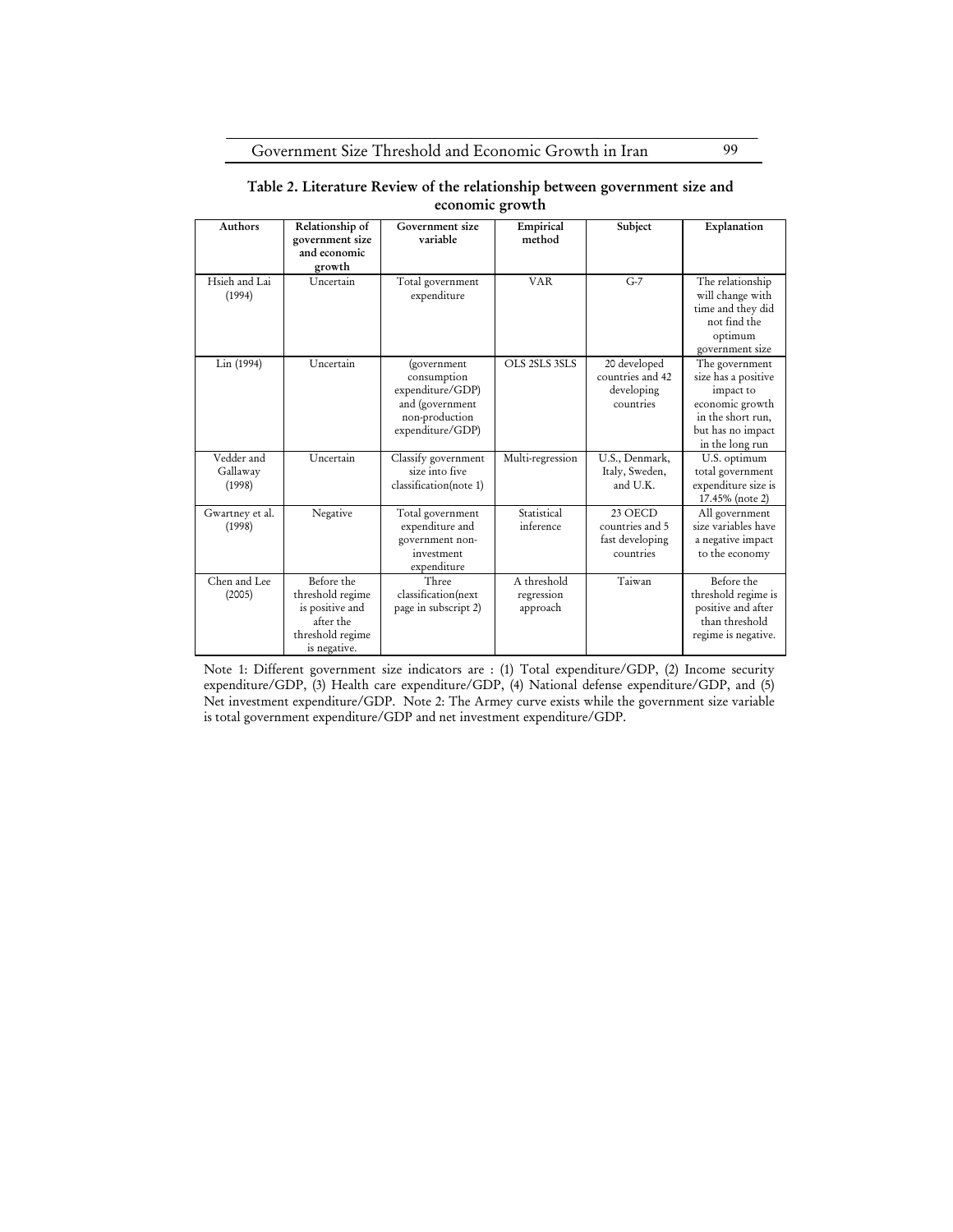Sheehey (1993), Vedder and Gallaway (1998), and Chen and Lee (2005) point out that the reason of inconsistency concerning the effect of government size on economic growth could be due to a non-linear relationship rather than the linear one.

Armey (1995) implements the Laffer curve to present the relationship between government size and economic growth, from which Sheehey (1993), Vedder and Gallaway (1998), and Chen and Lee (2005) empirically found the nonlinear relationship between the government size and economic growth. Sheehey (1993) used cross countries data and found that government size and economic growth have a positive relationship, when government size (government consumption expenditure/GDP) is smaller than 15%, but the relationship is negative when government size get larger than 15%. Vedder and Gallaway (1998) indicate that this asymmetric relationship is an "Armey curve", which considers that a small government size protect private property and provide public goods, but large government size will cause excessive investment which will create a crowded effect to private investment, overweight taxes and liability interest which will damage the economy.Vedder and Gallaway (1998) infer that government size and economic growth have an inverse U shape as Figure 1. Vedder and Gallaway (1998) used a single square regression function and estimated the optimum government size of the U.S. about 17.45% during 1947-1997.Chen and Lee (2005) used a threshold regression approach for testing a non-linear relationship between government size and economic growth in Taiwan. They found different threshold value for different government size in Taiwan. First of all, the threshold regime is 22.839% for the "total government expenditure divided by GDP".This indicates that there is a non-linear relationship of the Armey curve: when the government size is smaller than the regime, economic growth is promoted under expanding government expenditure, but if the government size is larger than the regime, then the economic growth decreases. Secondly, the threshold regime is 7.302% concerning the "government investment expenditure divided by GDP". Finally, when the variable "government consumption expenditure divided by GDP" is used as the government size, the threshold regime is 14.967%.

100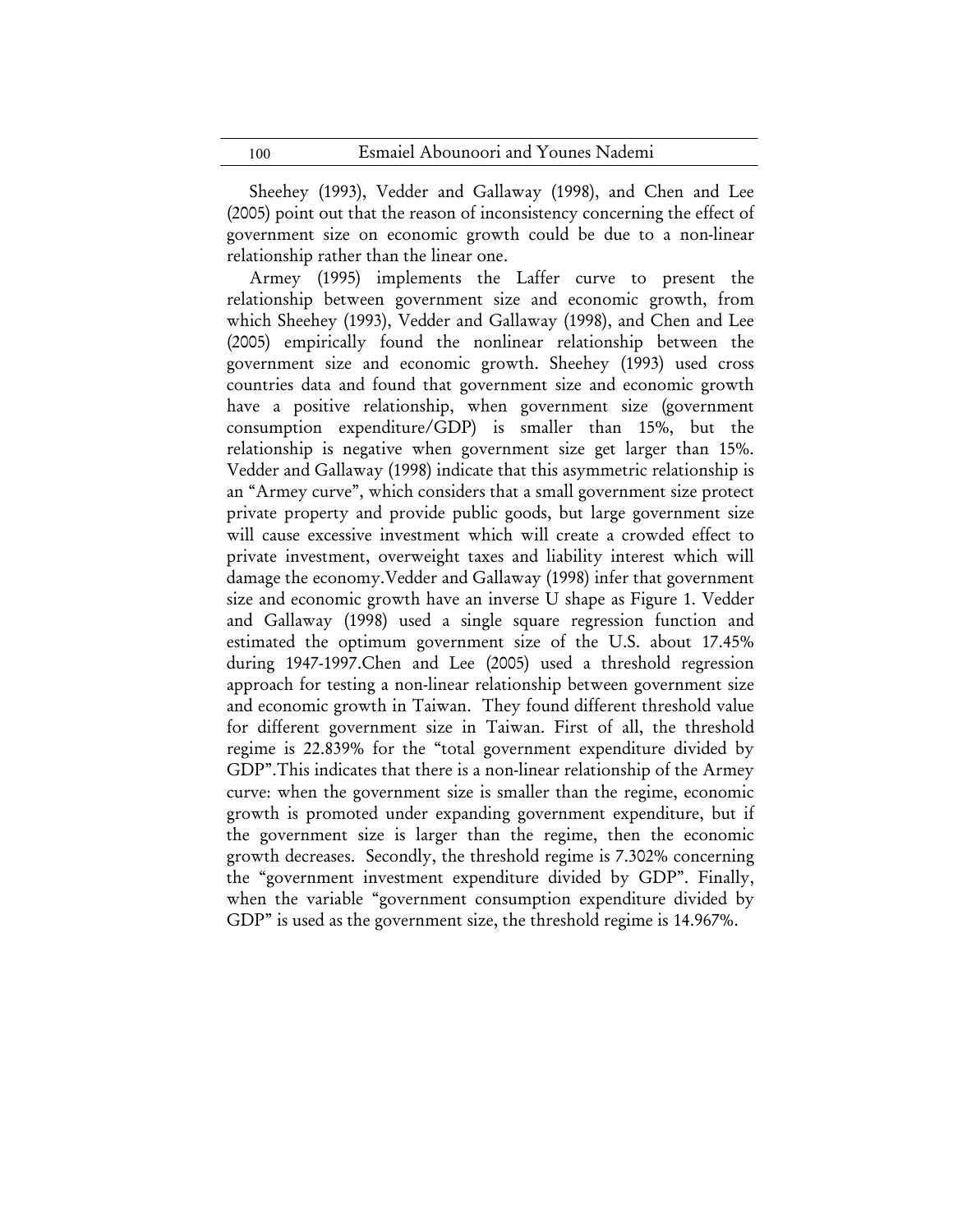### 3. Model Specification and Data Description

#### 3.1 Model Specification

We have used the Ram (1986) model as following:

$$
Y'_{t} = \beta_{0} + \beta_{1}(\frac{I_{t}}{Y_{t}}) + \beta_{2}g_{L_{t}} + \beta_{3}g_{G_{t}}(\frac{G_{t}}{Y_{t}}) + e_{t}
$$
 (1)

Regression (1) shows that the variables which affect economic growth ( $\dot{r}$ ) include the investment rate ( $\frac{1}{r}$ ), growth of labor force ( $g_L$ ), and the multiplication effects of government expenditure growth  $(g_c)$  times government size (G/Y). In addition, we identify the multiplication effects through the sign of  $\beta$ <sub>3</sub>. This indicates that the government sector has a reciprocal effect on economic growth through two ways: one is the direct contribution of the government sector and the other is the indirect effect through the non-government sector (externality effect).

Regression (1) is a traditional linear economic growth model, but we alter the linear model into the two regime TAR model of Hansen (1996, 2000). The model can be shown as follows:

$$
\begin{cases}\n\dot{Y}_t = \delta_{10} + \delta_{11} \frac{I_t}{Y_t} + \delta_{12} g_{L_t} + \delta_{13} g_{G_t} \frac{G_t}{Y_t} + e_t \quad \text{if} \quad q_t \leq \gamma \\
\dot{Y}_t = \delta_{20} + \delta_{21} \frac{I_t}{Y_t} + \delta_{22} g_{L_t} + \delta_{23} g_{G_t} \frac{G_t}{Y_t} + e_t \quad \text{if} \quad q_t > \gamma\n\end{cases} \tag{2}
$$

Or as one nonlinear regression such as:

$$
\dot{Y}_{i} = \left(\delta_{10} + \delta_{11}(\frac{I_{t}}{Y_{i}}) + \delta_{12} g_{L_{i}} + \delta_{13} g_{G_{i}}(\frac{G_{t}}{Y_{i}})\right) I\left[q_{i} \leq r\right]
$$
\n
$$
+ \left(\delta_{20} + \delta_{21}(\frac{I_{t}}{Y_{i}}) + \delta_{22} g_{L_{i}} + \delta_{23} g_{G_{i}}(\frac{G_{t}}{Y_{i}})\right) I\left[q_{i} > r\right] + e_{i} \tag{3}
$$

The threshold value  $\gamma$  can be found by estimating the regression (3) through finding the minimum Error Sum of Squared in a re-order threshold variable. The threshold variable can be set by the exogenous variables out of the theoretical model. For example, in this paper we set government size as the threshold variable. We can also apply the statistic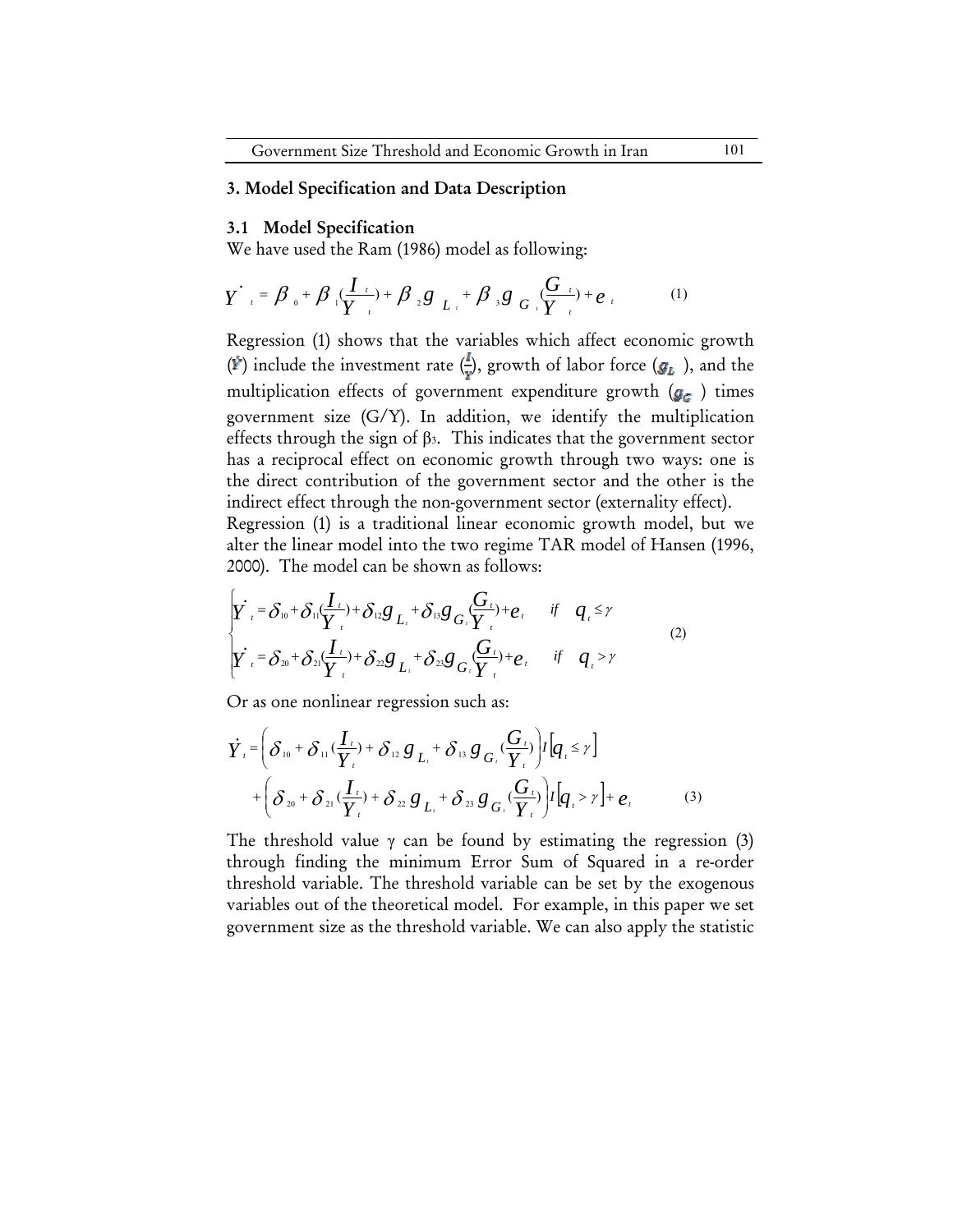coming from the threshold variable. For instance, we adopt the heteroskedasticity-consistent Lagrange multiplier (LM) of Hansen (1996) to test the null hypothesis of the linear assumption.

Once the estimator can be found, we then start with the statistical test, but the test procedure of Regression (3) is different from the traditional test.Under the null hypothesis of no threshold effect, the threshold parameters will be unidentified. This will cause the traditional test statistic in a large sample distribution to not belong to the  $\chi^2$ distribution, but rather to a non-standard and non-similar distribution which is affected by nuisance parameters. This will cause the critical value of the distribution to not be estimated through simulation. In order to overcome the difficulty, Hansen (1996) uses a statistic of his own large sample distribution function to transfer and calculate the asymptotic p-value of a large sample.Under the null hypothesis, the distribution of the p-value statistic is uniform, and this kind of transformation can be calculated through bootstrap.The null hypothesis to test Reg. (3) is as follows:

$$
H_0: \delta_{1i} = \delta_{2i}; \ \ i = 1, 2, 3. \tag{4}
$$

If H<sub>0</sub> is not rejected then the relationships between economic growth and the government size would be the linear regression as the regression  $(1)$ . This means there exist no threshold effect. Otherwise, if H<sub>0</sub> hypothesis is rejected, it means that there exist different effects between the two regimes of  $\delta$ <sup>1</sup> and  $\delta$ <sup>2</sup>. The F-test statistics is as follows:

$$
F_1 = \frac{RSS_0 - RSS_1(\hat{r})}{\hat{\sigma}^2} \tag{5}
$$

In which RSS<sub>0</sub> and RSS<sub>1</sub> are the residual sum of squares under the null hypothesis and the alternative, respectively.

### 3.2 Data Description

The resent socio-economic history of Iran has been subject to the past and political-strategic volatility of the region. Iran has not experienced a relatively free market economy due to the share of oil revenue at large. We have intended to use the annual data from 1959 to

102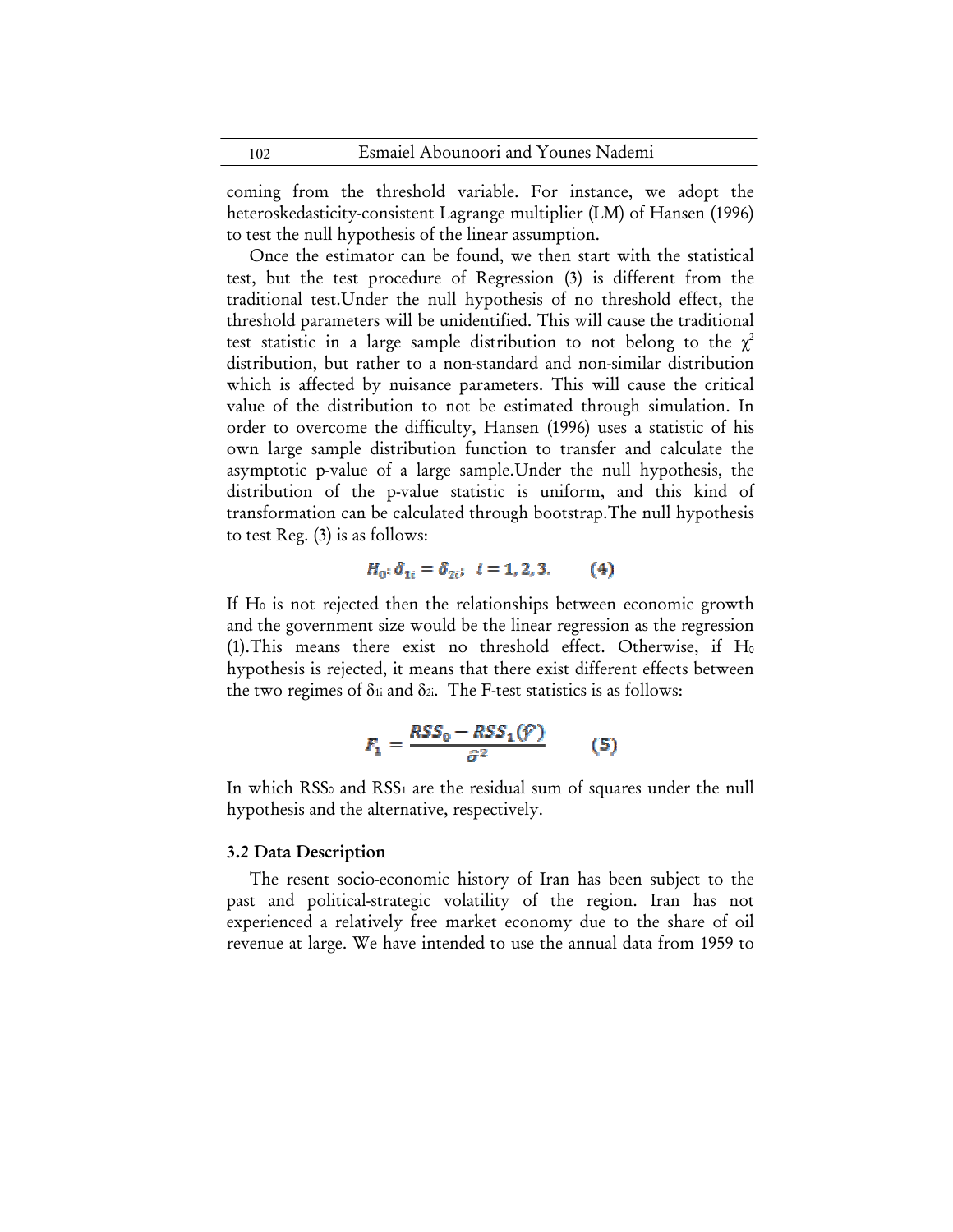| Government Size Threshold and Economic Growth in Iran |  |  | 103 |
|-------------------------------------------------------|--|--|-----|
|-------------------------------------------------------|--|--|-----|

2005 available on the Website database of the Central Bank of Iran (CBI).<sup>1</sup> In order to analyze the different government size indicators on economic growth using the notion of Armey curve, we use the share of Government Expenditure in GDP, SGE, and also the share of Government Consumption Expenditure in GDP, SGC, and the share of Government Investment Expenditure in GDP, SGI as the threshold variables. Table 3, illustrates the changes in government size through time

| Year     | $SGE(\% )$ | $SGC(\% )$ | $SGI(\% )$ |
|----------|------------|------------|------------|
| 1960     | 0.1314     | 0.0472     | 0.0877     |
| 1965     | 0.1506     | 0.0613     | 0.0893     |
| 1970     | 0.1765     | 0.0771     | 0.0994     |
| 1975     | 0.4537     | 0.1597     | 0.2940     |
| 1980     | 0.3507     | 0.0886     | 0.2621     |
| 1985     | 0.2194     | 0.0507     | 0.1687     |
| 1990     | 0.1489     | 0.0435     | 0.1054     |
| 1995     | 0.2232     | 0.0696     | 0.1537     |
| 2000     | 0.2055     | 0.0439     | 0.1616     |
| 2005     | 0.3464     | 0.0909     | 0.2556     |
| 2006     | 0.3594     | 0.0932     | 0.2662     |
| Mean     | 0.2303     | 0.0697     | 0.1605     |
| Stn. Dev | 0.0880     | 0.0303     | 0.0630     |
| Min.     | 0.1172     | 0.0284     | 0.0837     |
| Max.     | 0.4536     | 0.1632     | 0.2939     |

Table 3. Basic Statistic about Government Size during 1959-2006

Source: Computed based on the data from CBI.

We find that the respective maximum values of SGE, SGC, and SGI are 0.45 and 0.16, and 0.29, respectively, which all occur in 1975 after the first oil price shock and the oil revenue influx.

## 4. Empirical Results

 $\overline{a}$ 

This paper uses Hansen (1996, 2000) threshold regression model to study whether a non-linear Armey curve exists in Iran. As Table 4 shows, we adopt Hansen (1996, 2000) advice to use the bootstrapping

<sup>&</sup>lt;sup>1</sup>. The web site of central bank of Iran is : www.cbi.ir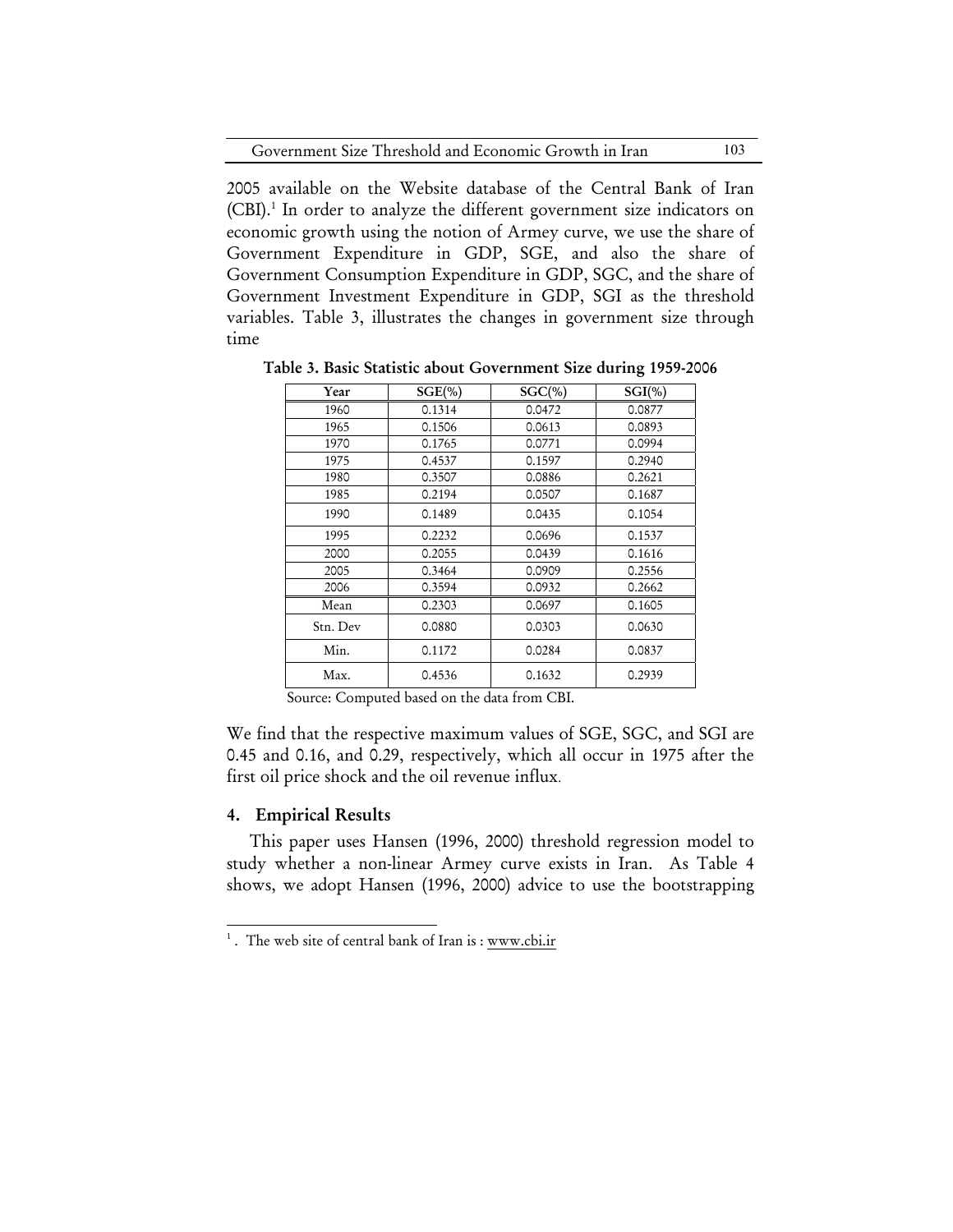### Esmaiel Abounoori and Younes Nademi

model. While the threshold variable is "total government expenditure divided by GDP", we find that F-statistic is (33.4), which is significant at 1% level.The threshold value is 34.7%, and this means that one threshold exists. While "government investment expenditure divided by GDP" is the threshold variable, the F- statistic is (4.59), which says that the threshold effect is significant. We find that the threshold regime falls down to (8%). As "government consumption expenditure divided by GDP" is the threshold variable, the F- statistic is (11.78), and we find that the threshold regime falls down to (23.6%). After making sure that the three classifications of government size all have threshold effects and achieve the threshold regimes, we analyze the linear and non-linear government expenditure effects in different government sizes and discuss how the government expenditure affects the economic growth in different threshold regimes.

| Table 4. Threshold Tests |  |  |
|--------------------------|--|--|
|--------------------------|--|--|

| Threshold Variables       | <b>SGE</b> | Р-<br>value | <b>SGI</b> | Р.<br>value | <b>SGC</b> | р.<br>value |
|---------------------------|------------|-------------|------------|-------------|------------|-------------|
| F value of threshold test | 33.40      | 0.00        | 4.59       | 0.00        | 11.78      | 0.00        |
| Threshold regime (%)      | 0.347      |             | 0.08       |             | 0.236      |             |

Table 5. Economic Growth and Share of Government Expenditure (SGE)

| Variables                          | Linear Model |      | Government size (SGE) |       |          |      |
|------------------------------------|--------------|------|-----------------------|-------|----------|------|
| Thresholdvalue (%)                 | Coefficient  | prob | ≤ 0.347               | prob  | > 0.347  | prob |
| Interception                       | 0.0088       | 0.83 | $-0.030$              | 0.47  | $-0.699$ | 0.00 |
| I/Y                                | 0.1288       | 0.25 | 0.2757                | 0.028 | 0.8354   | 0.00 |
| $g_L$                              | $-0.5942$    | 0.46 | $-0.747$              | 0.28  | 7.2331   | 0.00 |
| $g_G(GS)$                          | 0.4539       | 0.01 | 0.572                 | 0.005 | $-1.348$ | 0.00 |
| $\mathbf{R}^2$                     | 0.1792       |      | 0.5447                |       |          |      |
| Ramsey reset<br>(p-value)          | 0.00         |      | 0.72                  |       |          |      |
| Jarque-Bera<br>(p-value)           | 0.31         |      | 0.33                  |       |          |      |
| Breusch-Pagan-<br>Godfrey(p-value) | 0.13         |      | 0.56                  |       |          |      |

104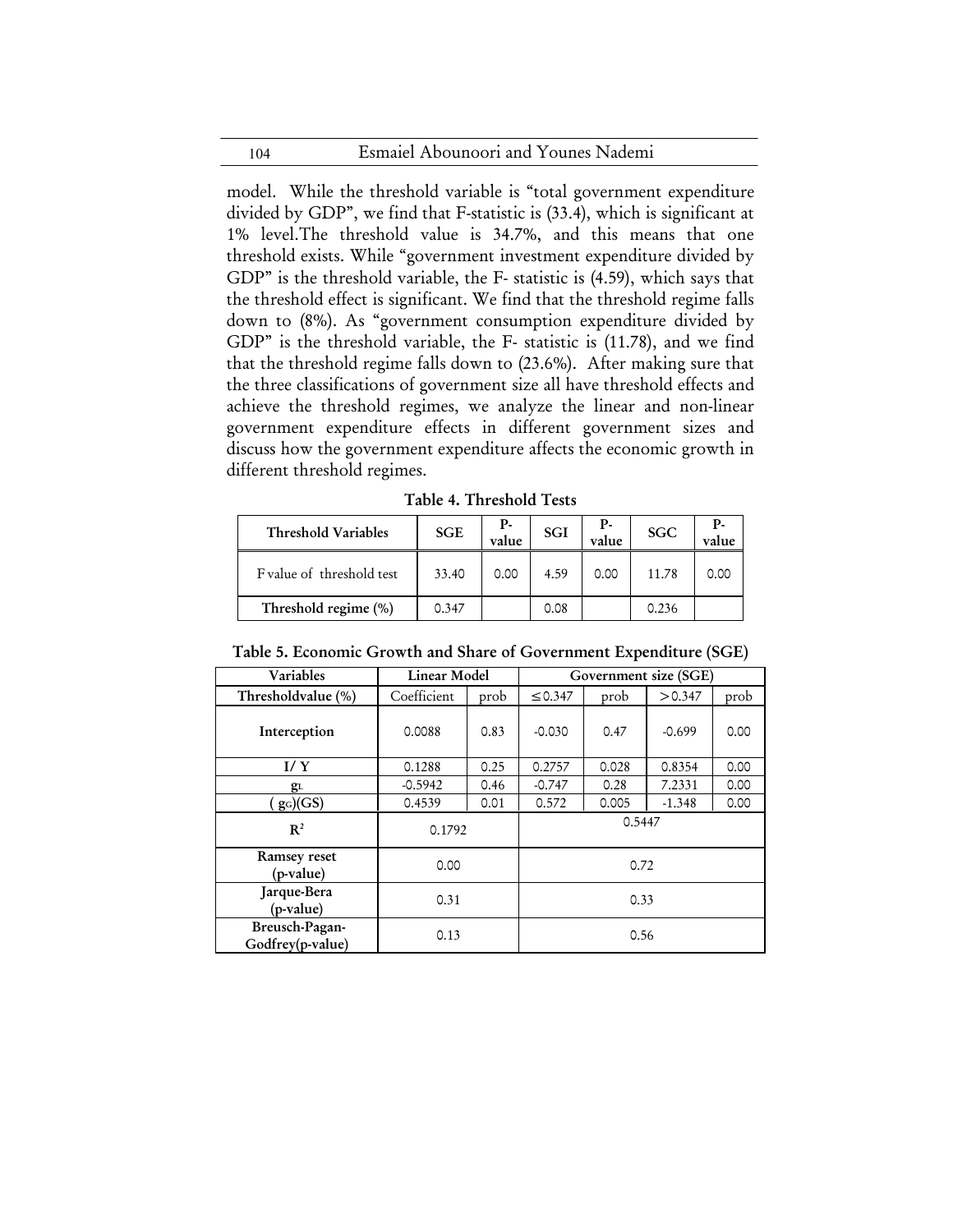Government Size Threshold and Economic Growth in Iran 105

| <b>Variables</b>                          | <b>Linear Model</b><br><b>Government size (SGI)</b> |       |          |       |           |       |  |
|-------------------------------------------|-----------------------------------------------------|-------|----------|-------|-----------|-------|--|
| Threshold value $(\% )$                   | Coefficient                                         | prob  | < 0.08   | prob  | >0.08     | prob  |  |
| <b>Interception</b>                       | 0.011                                               | 0.80  | $-0.004$ | 0.93  | $-0.2188$ | 0.056 |  |
| $\mathbf{I}/\mathbf{Y}$                   | 0.09                                                | 0.43  | 0.2447   | 0.17  | 0.21083   | 040   |  |
| $g_{L}$                                   | $-0.06$                                             | 0.93  | $-1.19$  | 0.21  | 2.8600    | 0.067 |  |
| $(g_G)(GS)$                               | 0.84                                                | 0.038 | 1.81     | 0.008 | $-1.2338$ | 0.13  |  |
| $\mathbb{R}^2$                            | 0.13                                                |       | 0.39     |       |           |       |  |
| <b>Ramsey reset</b><br>(p-value)          | 0.00                                                |       | 0.68     |       |           |       |  |
| Jarque-Bera<br>( <i>p</i> -value)         | 0.26                                                |       | 0.73     |       |           |       |  |
| <b>Breusch-Pagan-</b><br>Godfrey(p-value) | 0.16                                                |       | 0.46     |       |           |       |  |

Table 6. Economic Growth and Share of Government Investment (SGI)

As table 5 shows, while "total government expenditure divided by GDP" is the threshold variable, total government expenditure has a significantly positive relationship with economic growth in the linear model. Since the government size is small (the threshold value is less than 0.347) in two-regime model, total government expenditure and economic growth have a significantly positive relationship, but when the government size is large (the threshold value is larger than 0.347), total government expenditure and economic growth have a significantly negative relationship. Thus, we can make sure that the non-linear situation of the Armey curve exists in Iran when "total government expenditure divided by GDP" is the threshold variable. Moreover, the labor force growth has a significantly positive impact on economic growth when the government size is large. The investment ratio also has a significantly positive impact on economic growth concerning both of the two regimes. As table 6 shows, we find that when" government investment expenditure divided by GDP" is the threshold variable and government size is small (threshold value is less than 0.08), government investment expenditure has a significantly positive impact to economic growth. By contrast, when government size is large (threshold value is larger than 0.08), government investment expenditure has not a significantly impact to economic growth. In addition, the labor force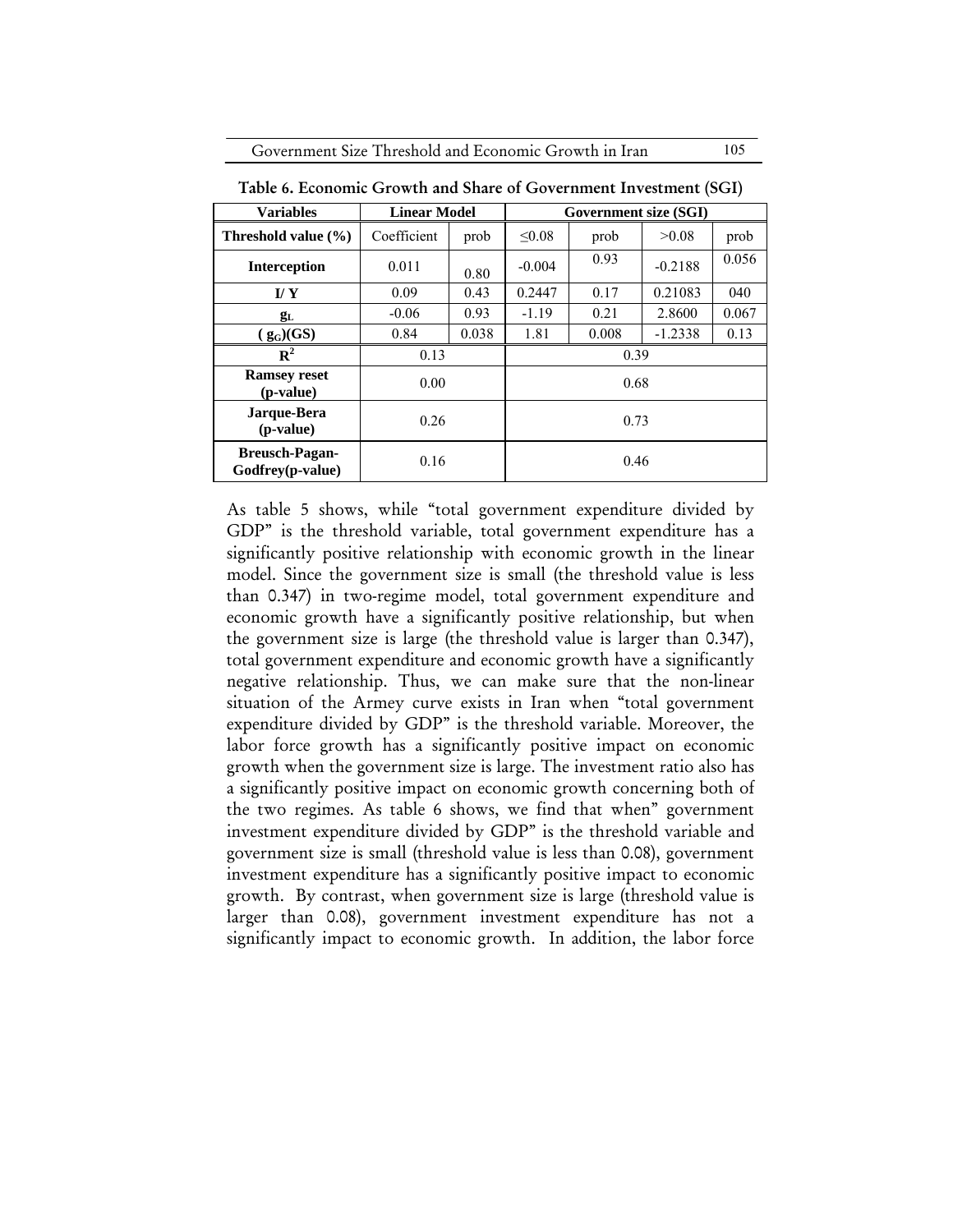Esmaiel Abounoori and Younes Nademi 106

٦

growth has not a significantly impact to economic growth in small government size regime but it has a positive impact to economic growth in large government size regime. The investment ratio also has not a significantly impact on economic growth concerning both of the two regimes.

| Variables                          | Linear Model |       | Government size (SGC) |       |          |      |
|------------------------------------|--------------|-------|-----------------------|-------|----------|------|
| Threshold value<br>(%)             | Coefficient  | prob  | ≤ 0.236               | prob  | > 0.236  | prob |
| Interception                       | 0.002        | 0.95  | $-0.031$              | 0.39  | $-0.126$ | 0.42 |
| I/Y                                | 0.154        | 0.17  | 0.31                  | 0.003 | $-0.05$  | 0.87 |
| $g_L$                              | $-0.71$      | 0.40  | $-1.36$               | 0.080 | 1.94     | 0.28 |
| $(g_G)(GS)$                        | 0.65         | 0.016 | 1.54                  | 0.001 | $-0.93$  | 0.09 |
| $\mathbb{R}^2$                     | 0.16         |       | 0.51                  |       |          |      |
| Ramsey reset<br>(p-value)          | 0.00         |       | 0.68                  |       |          |      |
| Jarque-Bera<br>(p-value)           | 0.23         |       | 0.16                  |       |          |      |
| Breusch-Pagan-<br>Godfrey(p-value) | 0.12         |       |                       | 0.60  |          |      |

Table 7. Economic Growth and Share of Government Consumption (SGC)

 As table 7 indicates, when "government consumption expenditure divided by GDP" is the threshold variable, and government size is small (threshold value is less than 0.236), government consumption expenditure has a significantly positive impact to economic growth. By contrast, when government size is large (threshold value is larger than 0.236), government consumption expenditure has a significantly negative impact to economic growth. The investment ratio also has a significantly positive impact on economic growth when the government size is small, but it has not a significantly impact on economic growth in large government size regime. The labor force growth has a negative impact on economic growth in small government size but it has not significantly effect on economic growth in large government size regime. In addition, when we have done the Ramsey reset test for testing the specification error whether it exists or not, we found that all the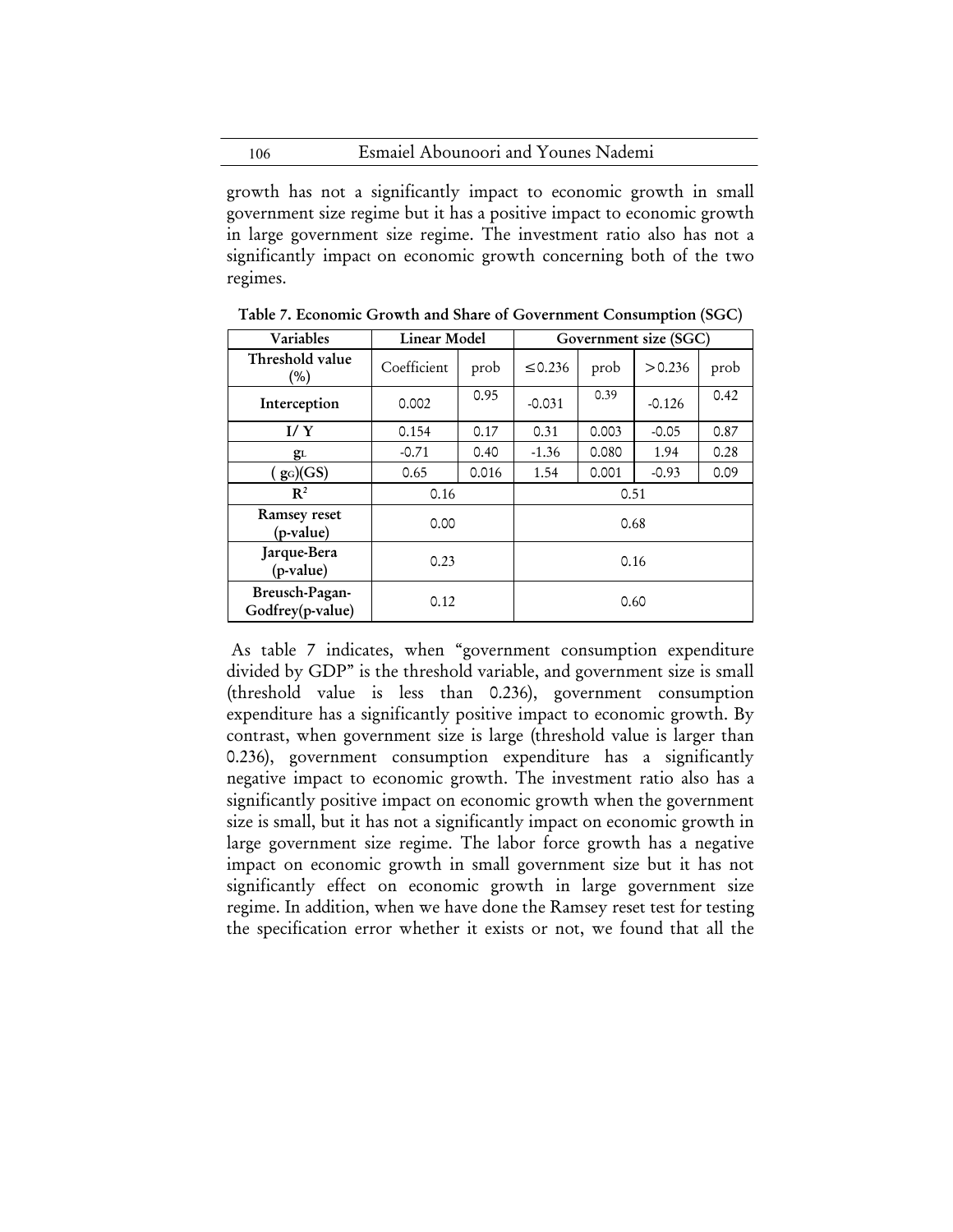linear models have the specification error but in contrast, all of the nonlinear models have not been specification error.

According to the above empirical results, we find that when all three classifications of government size are the threshold variables in the model, then they all have a threshold effect and a non-linear relationship of the Armey curve exists in Iran.

### 5. Conclusion

Following the non-linear theory of Armey (1995) and Vedder and Gallaway (1998), we have tested the presence of a non-linear Armey curve relationship between government size and economic growth in Iran. Doing so, we have modified the Ram (1986) two-sector production model into a threshold regression model and apply Hansen (1996, 2000) method to test the threshold effect.The empirical results indicate that threshold effect exist between government size and economic growth in Iran:

First of all, concerning the "total government expenditure share in GDP" as the threshold variable, the threshold regime is 34.7%.This indicates that when the government size is smaller than the regime, economic growth is promoted under expanding government expenditure, but if the government size is larger than the regime, then the economic growth decreases.

Secondly, when the "government consumption expenditure share in GDP" is the threshold variable, the threshold regime is 23.6%.

Finally, when the "government investment expenditure share in GDP" is the threshold variable, the threshold regime is about 8%.

Comparing these results with those of the observed values during the period 1960-2006 indicates that the government expenditure and government consumption, especially government investment are overexpanding.Therefore, the government in Iran should shrink the government size to increase the efficiency of government expenditures and promote economic growth.